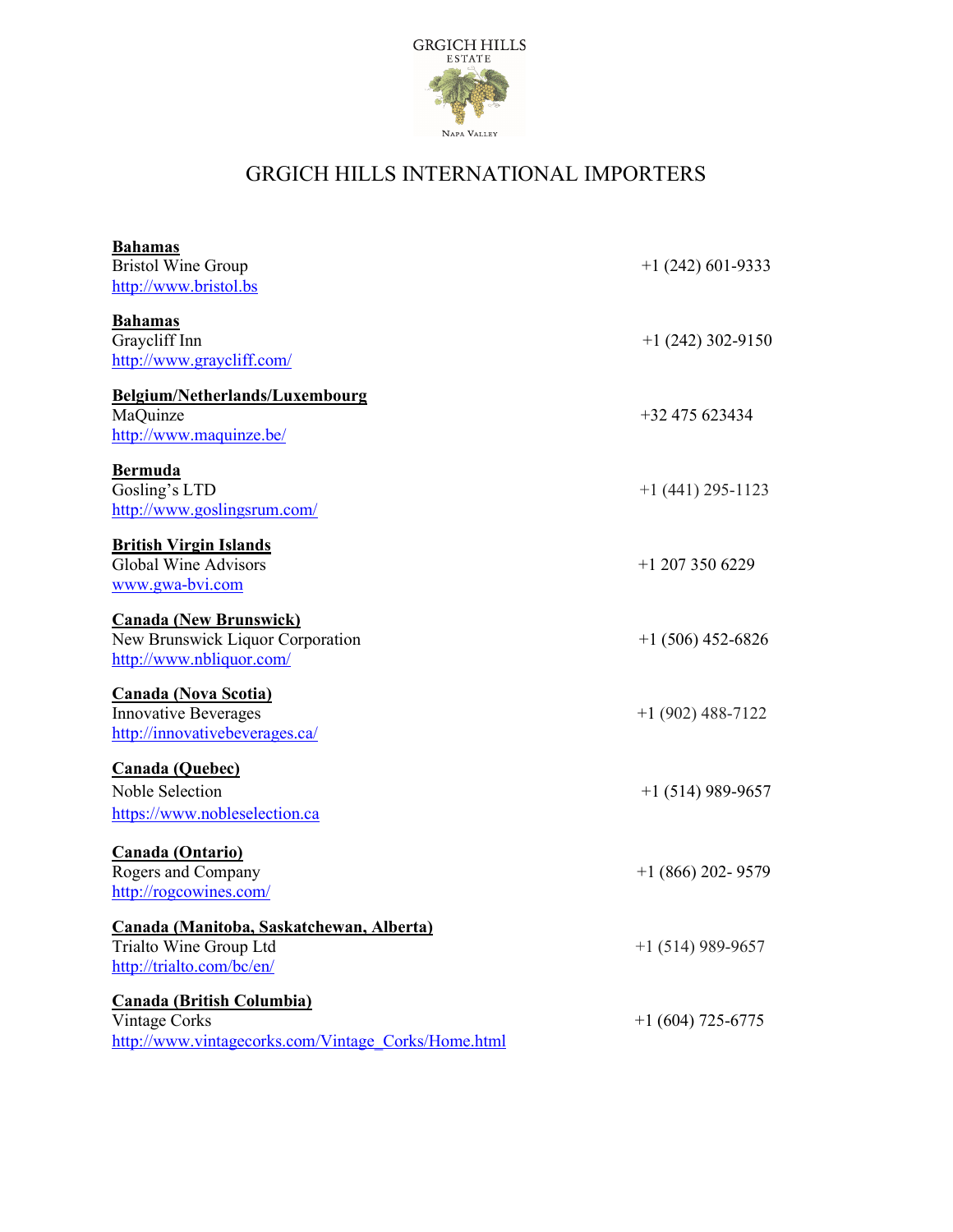

| <b>Cayman Islands</b><br>Jacques Scott<br>https://jacquesscottonline.com/                                          | $+1$ (345) 949-0277                       |
|--------------------------------------------------------------------------------------------------------------------|-------------------------------------------|
| China<br><b>Evolution Time International</b><br>http://www.hktdc.com/en-buyer/                                     | +86 (10) 13501176673<br>WeChat: Angel-Evo |
| <b>Costa Rica</b><br>Hablas Bebidas<br>https://www.facebook.com/hablabebidas                                       | +506 2227 2222                            |
| <b>Croatia</b><br>Grgic Vina<br>http://www.grgic-vina.com                                                          | +385 20 748 090                           |
| <b>Cruises</b><br>Michael J. Devine<br>http://www.mjda.com/Home.html                                               | $+1$ (310) 545-5300                       |
| <b>Czech Republic</b><br>Californian Wines<br>http://www.californianwines.eu                                       | $+420$ 776 773 713                        |
| Denmark<br>California Wine ApS<br>http://www.californiawine.dk/en/                                                 | +45 51 71 05 71                           |
| <b>Finland</b><br>Vinetum<br>https://www.vinetum.com/fi/finland                                                    | +358 10 423 4880                          |
| <b>French West Indies</b><br>Les Grand Vins de France<br>http://french-wines-west-indies.grands-vins-de-france.eu/ | +590 590 87 33 21                         |
| Germany<br>Californian Wines<br>http://www.californianwines.eu                                                     | +420 776 773 713                          |
| <b>Hong Kong</b><br>Ponti Wine Cellars<br>http://www.pontiwinecellars.com.hk/main.php                              | +852 2739 7678                            |
| <b>Ireland</b><br>Findlater & Co<br>https://findlaterandco.com/                                                    | $+353$ 1 4047300                          |
| <b>Jamaica</b><br><b>Select Brands</b><br>http://www.selectbrandsja.com                                            | $+1876 - 758 - 3777$                      |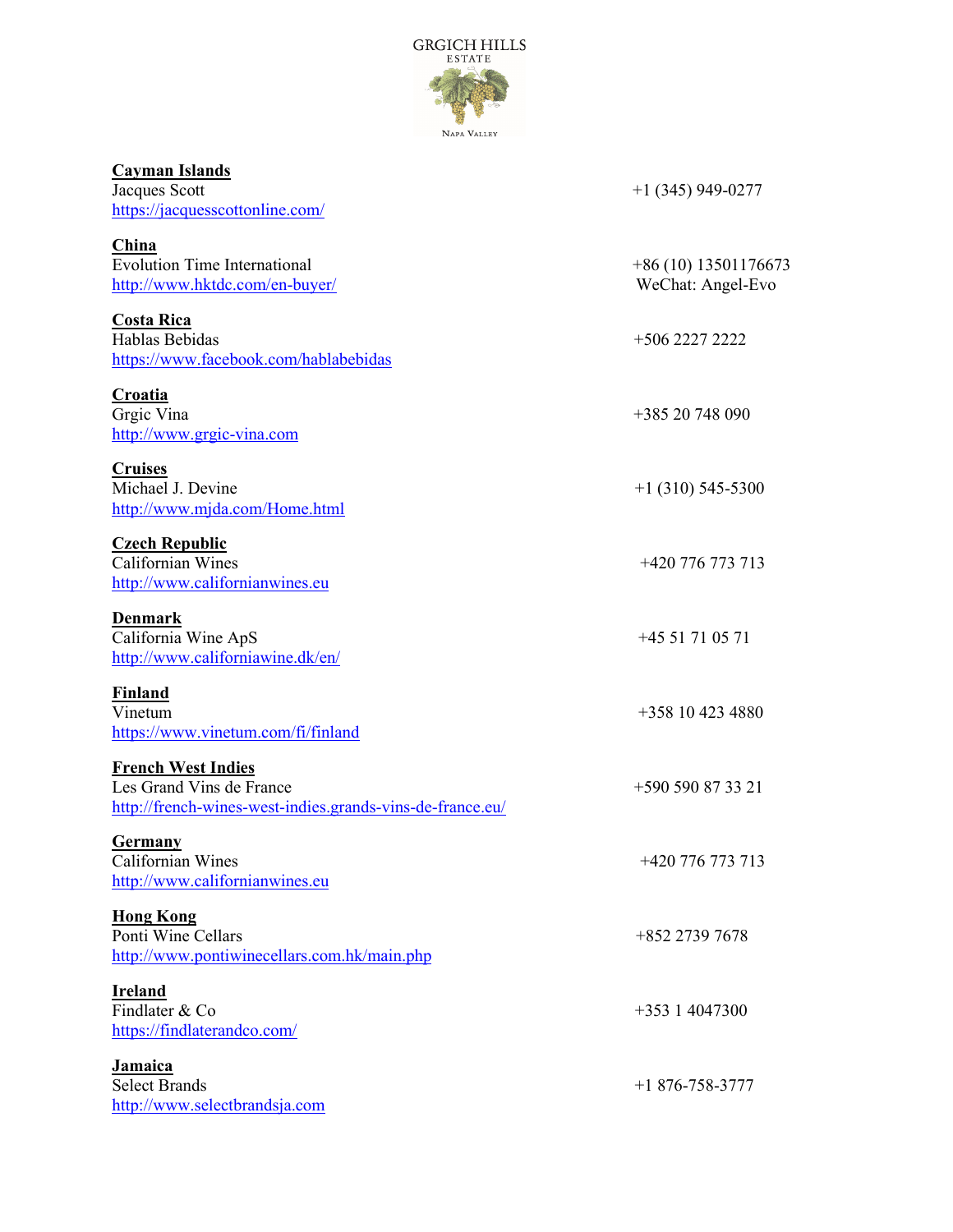

| <b>Japan</b><br>WineToStyle<br>https://www.winetostyle.co.jp/index.cfm?lang=EN | $+81352122271$      |
|--------------------------------------------------------------------------------|---------------------|
| <b>Korea</b><br>Nara Cellar<br>http://www.naracellar.com/                      | $+82$ 2-405-4300    |
| Mexico<br>The Wine Company<br>http://www.thewineco.mx                          | $+52-624-146-0441$  |
| <b>New Zealand</b><br>Planet Wine<br>http://www.planetwine.co.nz/              | $+6421888295$       |
| <b>Norway</b><br>Vinetum<br>https://www.vinetum.com/no/norway                  | +47 22447300        |
| <b>Philippines</b><br>Wine Club Worldwide<br>http://wineclub.com.ph/           | +63 632 893 7784    |
| <b>Puerto Rico</b><br>Plaza Cellars<br>http://www.plazacellars.com             | $+1$ 787-781-2070   |
| <b>Russia</b><br>Eurazia<br>http://vindom-winehouse.com/                       | $+7$ 495-285-05-65  |
| <b>Serbia</b><br>Amarone<br>https://www.amarone.rs/                            | $+381$ 11 4146 430  |
| <b>Singapore</b><br><b>Excaliber Fine Wines</b><br>excaliberwines.com          | $+65 - 6280 - 1838$ |
| <b>Sweden</b><br>Jakobsson and Soderstrom<br>https://www.js-vin.com/           | $+0406614600$       |
| <b>Switzerland</b><br>Putzi's Weinresidenz<br>https://www.weinresidenz.ch/     | $+41$ 061 843 04 04 |
| <b>Tahiti</b><br>Pacific Beverage Co.<br>https://www.facebook.com/PBCTahiti/   | $+68940582723$      |